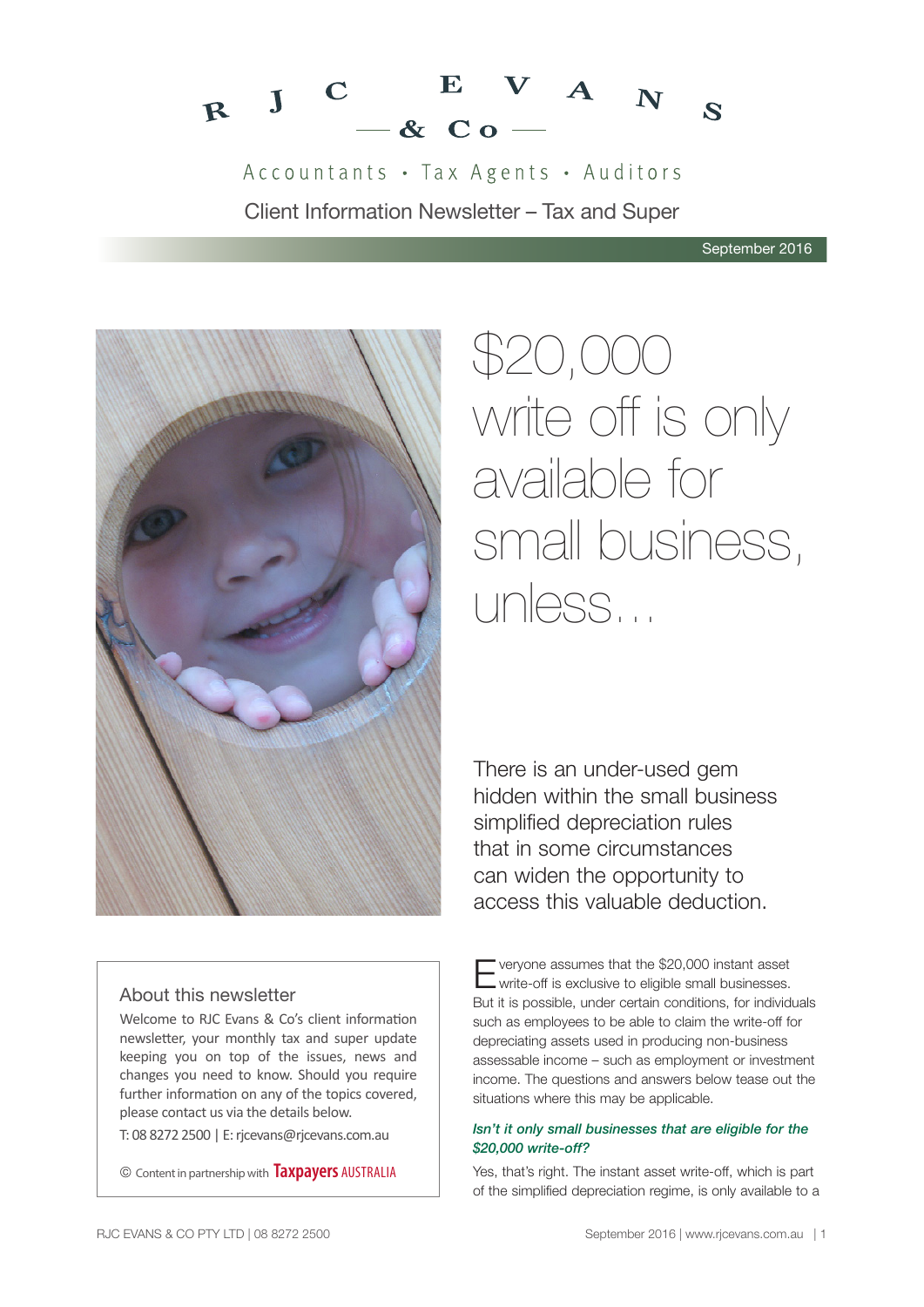#### \$20,000 write off extended ... *cont*

oner<br>ff as<br>they<br>small<br>ntity. Section of the taxpayer that is a "small business entity".<br>
An employee and taxpayer that is a "small business entity".<br>
Is eligible for a taxpayer is a small business entity if bough the taxpayer is a small business entit An employee is eligible for the write-off as long as they are also a small business entity.

A taxpayer is a small business entity if both of the following are satisfied:

- the taxpayer carries on a business in the current year, and
- the taxpayer's aggregated turnover was less than \$2 million for the previous year, or is likely to be less than \$2 million for the current year.

The legislation leaves no doubt that only a small business can utilise the write-off.

#### *So how can an employee claim the deduction?*

An employee taxpayer is eligible for the write-off as long as they are also a small business entity.

In other words, the individual's status as a small business entity allows them to use the \$20,000 write-off. The fact that the taxpayer is also an employee is not material.

#### *Isn't the \$20,000 write-off only for assets used in the small business?*

Actually, no. The law is more generous with regards to this.

The small business can deduct the cost of the asset for the income year in which it starts to use the asset, or has it installed ready to use, for a taxable purpose.

The law does not restrict the concept of a "taxable purpose" only to purposes related to the business that is carried on. In fact, the expression "taxable purpose" is defined in the capital allowances rules as a very broadly stated purpose – the purpose of producing assessable income.

Income from employment (salaries and wages, commissions, bonuses, allowances and so on) is generally assessable income. For that matter, most passive investment income (dividends, net rent, interest, net capital gains) is also assessable income.

Therefore, the cost of a depreciating asset can be immediately deducted in the year incurred if:

- the taxpayer is a small business entity
- the first element of the cost base (that is, the amount you paid for the asset) is less than \$20,000, and
- the asset is held for the purpose of producing any type of assessable income – whether the income is business, employment or investment income.

Where the asset is held only partially for an income-producing purpose, a corresponding proportion of the asset's cost will be deductible.

Remember that the instant write-off is only available if the total cost of the asset is less than \$20,000, and not just the taxable purpose portion of the cost.

# Case study

Rosaria "carries on a business" from home as a sole trader, and meets the conditions to qualify as a "small business entity" in relation to her business activities.

Rosaria is also employed part-time by a company as a member of its management team. Due to her family responsibilities and business activities, she works in the company's offices only two days a week. On the days when she is not in the office, she fulfils her duties from home.

During 2015-16, Rosaria purchased a new desktop computer for her home for \$5,000. Her records show that she uses the computer 70% for employment duties and 30% for personal purposes. She continues to use her old laptop for her home business activities. The new computer is not used for the home business at all.

In her 2015-16 tax return, Rosaria will be able to claim a total of \$3,500 for the new computer under the instant asset write-off (70% of \$5,000). Despite the fact that she does not use the computer in relation to her small business, she is eligible for the deduction because:

- she is a small business entity (in relation to her home business), and
- she holds the computer partly for a taxable purpose (being the purpose of deriving assessable income from employment).

# Small business entity pooling

The above commentary only looks at how the \$20,000 write-off can be applied to assets used for deriving non-business income – as long as the taxpayer is a small business entity by virtue of their business activities. The same analysis applies to the general small business pooling regime within the simplified depreciation system. That is, a small business entity taxpayer may pool assets held for a "taxable purpose".  $\blacksquare$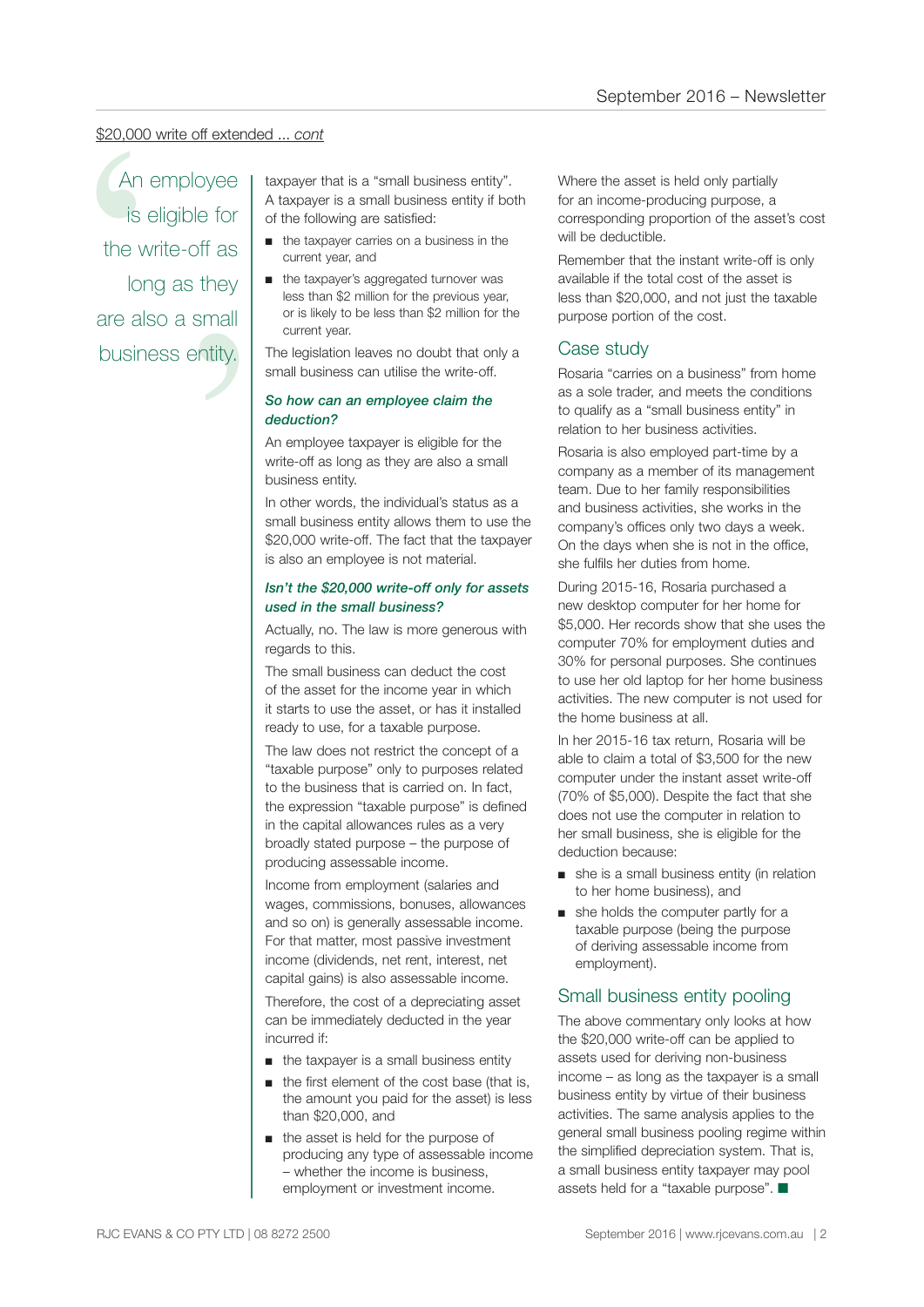# What types of legal expenses are allowable as tax deductions?

When a legal expense is incurred in relation to<br>
We the operation of a business for the purpose of producing assessable income, it is generally allowable as a deduction. Exceptions are when the legal fee is capital, domestic or private in nature, if it is specifically excluded by another section of income tax legislation, or is incurred in earning exempt and non-assessable nonexempt income.

For individuals incurring legal fees, the expense incurred would not be deductible unless there is a clear nexus with the expense being incurred in deriving assessable income (for example, in relation to an investment property). In other cases, the expense may be private in nature so a deduction would not be available in any case.

In addition, the following types of legal expenses are not deductible under the general deductibility provisions because they are of a capital or of a private nature. Instead they are made deductible under a specific provision in tax law:

- the preparation of an income tax return, the disputing of a tax assessment and the obtaining of professional tax advice
- the preparation of lease documents
- certain borrowing expenses, and
- certain mortgage discharge expenses.

Ask us if any of the above is relevant to your tax affairs. Other common legal expenses are considered below.

## Business lease expenses

The cost of preparing, registering and stamping a lease is deductible if the taxpayer is using or will use the property for earning assessable income. The lease payments themselves will be deductible under the general deduction rules, and are therefore subject to special prepayment rules (ask us for more information on this).

## Valuation expenses

If valuation fees are paid to help decide whether to buy a business, these are generally capital costs and not an allowable deduction. However if the valuation is used to support an application to borrow money for use in the business, those expenses can be claimed as borrowing costs immediately if under \$100 or over the life of the loan, or five years from the date of the loan, whichever is shorter.

# Fines and breaches of law

Deductions are specifically denied for fines or penalties (however described) that are imposed as a consequence of a breach of any Australian or foreign law. This rule does not apply to administratively imposed penalties such as general interest charge (which the ATO applies to unpaid tax liabilities) and penalties for underestimating GST instalments. However, while the fines and penalties may be specifically disallowed, the costs incurred in defending the action may be deductible.

## Evicting a tenant

A taxpayer may acquire premises (all or a portion of) that were leased to a tenant of the former owner. Any legal expenses incurred trying to evict the tenant will not be deductible. This expense becomes part of the cost of acquiring the property and a capital expense for income tax purposes. Arguably, the expense could form part of the "cost base" of the property, being expenditure of a capital nature incurred in establishing the taxpayer's title to, or a right over, the asset. Talk to us if this is relevant to your situation.

## EXPENSES THAT USUALLY CAN BE CLAIMED.

Circumstances where legal fees are usually deductible include:

- negotiating current employment contracts (including disputes) in respect of existing employment arrangements
- defending a wrongful dismissal action bought by former employees or directors
- defending a defamation action bought against a company board
- arbitration in settling disputes (depending on the facts)
- recovering misappropriated funds of the business
- opposing neighbourhood developments that are likely to adversely affect the taxpayer's business (depending on the facts of the case)
- evicting a rent-defaulting tenant (see above)
- recovering wages of an employee as a result of a dishonored cheque
- defending a libel action provided the case was directly related to comments in pursuit of the company's business
- pursuing claims for workers compensation, and
- defending the unauthorised use of trademarks (depending on the facts of the case). *(continued...)*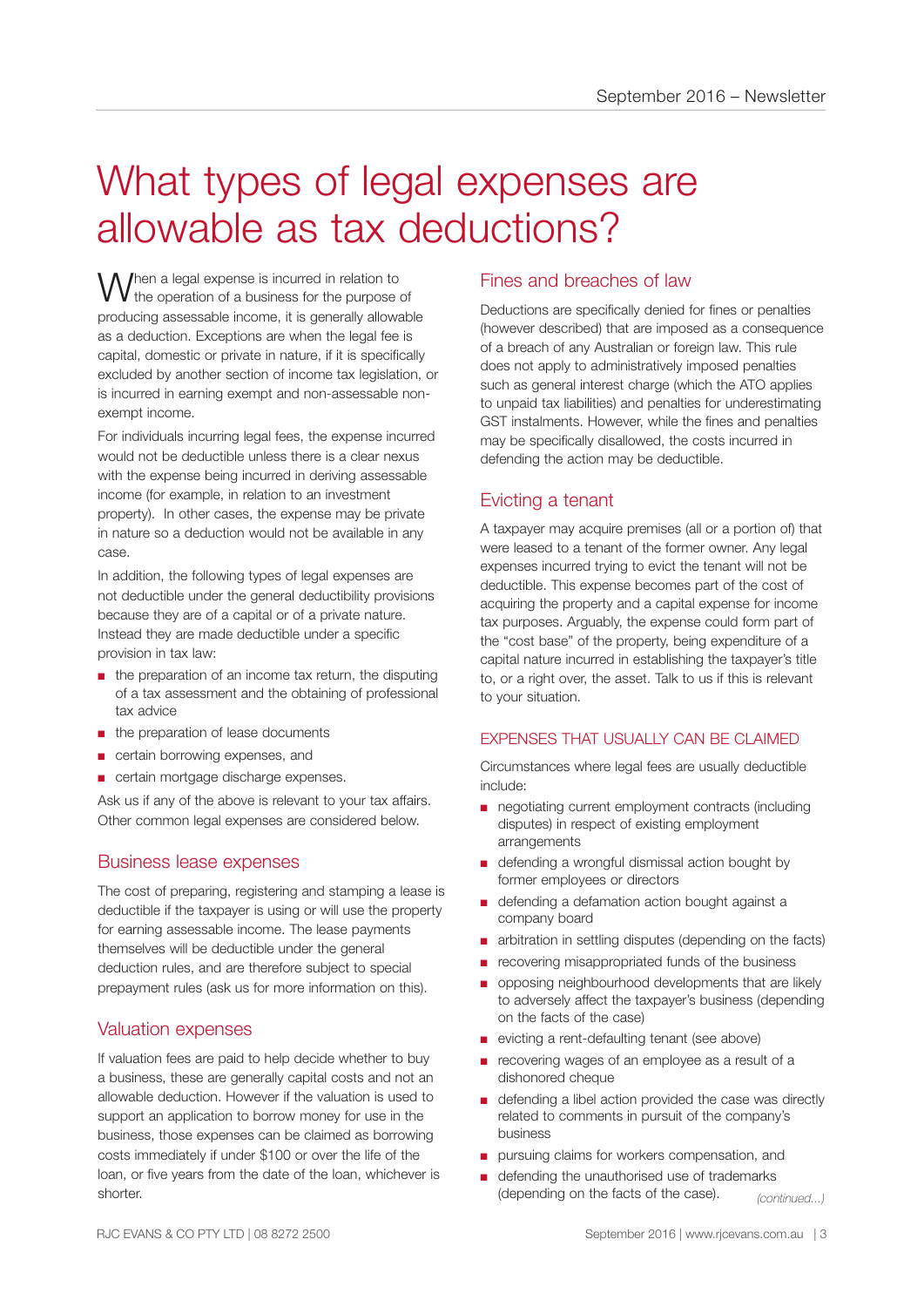#### Deductible legal expenses ... *cont*

#### LEGAL EXPENSES THAT CANNOT BE CLAIMED

Circumstances where legal fees are generally not deductible include:

- the cost of negotiating employment contracts with a new employer
- defending driving charges (regardless of whether the transgression occurred while driving on company business)
- eviction of a tenant whose term had expired
- defending charges of sexual harassment or racial vilification that occurred in the workplace
- resisting land resumption, rezoning or disputing the amount of compensation, and
- disputing a redundancy payout or seeking to increase the amount of any redundancy payout.

As can be seen, the task of determining whether a legal expense can be tricky – see this office if you require assistance.  $\blacksquare$ 

# *orrowed money to pay a business tax debt? Is the interest deductible?* It's a question that the ATO has been asked very infrequently, but after the *Bthird such request it decided to issue a ruling — which still stands.*<br>
It was about 1990 when the ATO was asked about the *private or domestic*

It was about 1990 when the ATO was asked about the tax deductibility of interest on a loan a business may have taken out to repay a tax debt.

It was the third time, according to ATO records, that the matter was raised. Of the two previous requests for clarification, one was made as far back as 1951 and the other even further back in time, in 1921.

The 1990 query resulted in the ATO issuing a taxation ruling to put the matter to bed, which has stood ever since. There are however curly caveats and conditions attached.

By way of background, the ATO admitted in its ruling that there were, and are, a number of "practical difficulties" associated with denying such a specific deduction for taxpayers carrying on a business. The difficulty goes right to the heart of the *Income Tax Assessment Act 1997* (ITAA97), although at the time of the ruling's issue some of the relevant sections were still in the *Income Tax Assessment Act 1936*.

Specifically, subsection 8-1(1) ITAA97 says: "You can deduct from your assessable income any loss or outgoing to the extent that it is incurred in gaining or producing your assessable income or it is necessarily incurred in carrying on a business for the purpose of gaining or producing your assessable income, except to the extent to which it is a loss or outgoing of capital, or of a capital,

private or domestic nature, or incurred in relation to the gaining or production of exempt income."

The "difficulties" the ATO refers to come about due to the fact that paying a tax debt is neither of a capital nature nor done to gain "exempt" income.

The above tax ruling says: "Where a taxpayer carries on a business for the purpose of gaining or producing assessable income and, in connection with the carrying on of that business, borrows money to pay income tax (whether to preserve the assets of the business, maximise the return on them, retain sufficient money to fund the business or otherwise) then it is considered that the interest incurred on those borrowings is a normal incident of conducting that business."

"That is, such an expense is an expense incurred in carrying on that business and hence qualifies for deduction under the second positive limb of subsection 8-1(1) of the act."

Care needs to be taken however, as the ruling would not apply to interest on borrowings that are not connected with the carrying on of a business for the purpose of producing assessable income.

Note that the ruling does not consider situations where individuals borrow to pay off a tax debt. In these cases, the ATO conforms that interest incurred by an individual on a loan to pay off a tax debt is not deductible.  $\blacksquare$ 

Information provided is of a general nature only, is not personal financial or investment advice, and we accept no responsibility for persons acting on information contained herein. Clients should not act solely on the basis of material contained in this document. We recommend that our formal advice be obtained before acting on the basis of the topics presented here. Liability limited by a scheme approved under professional standards legislation.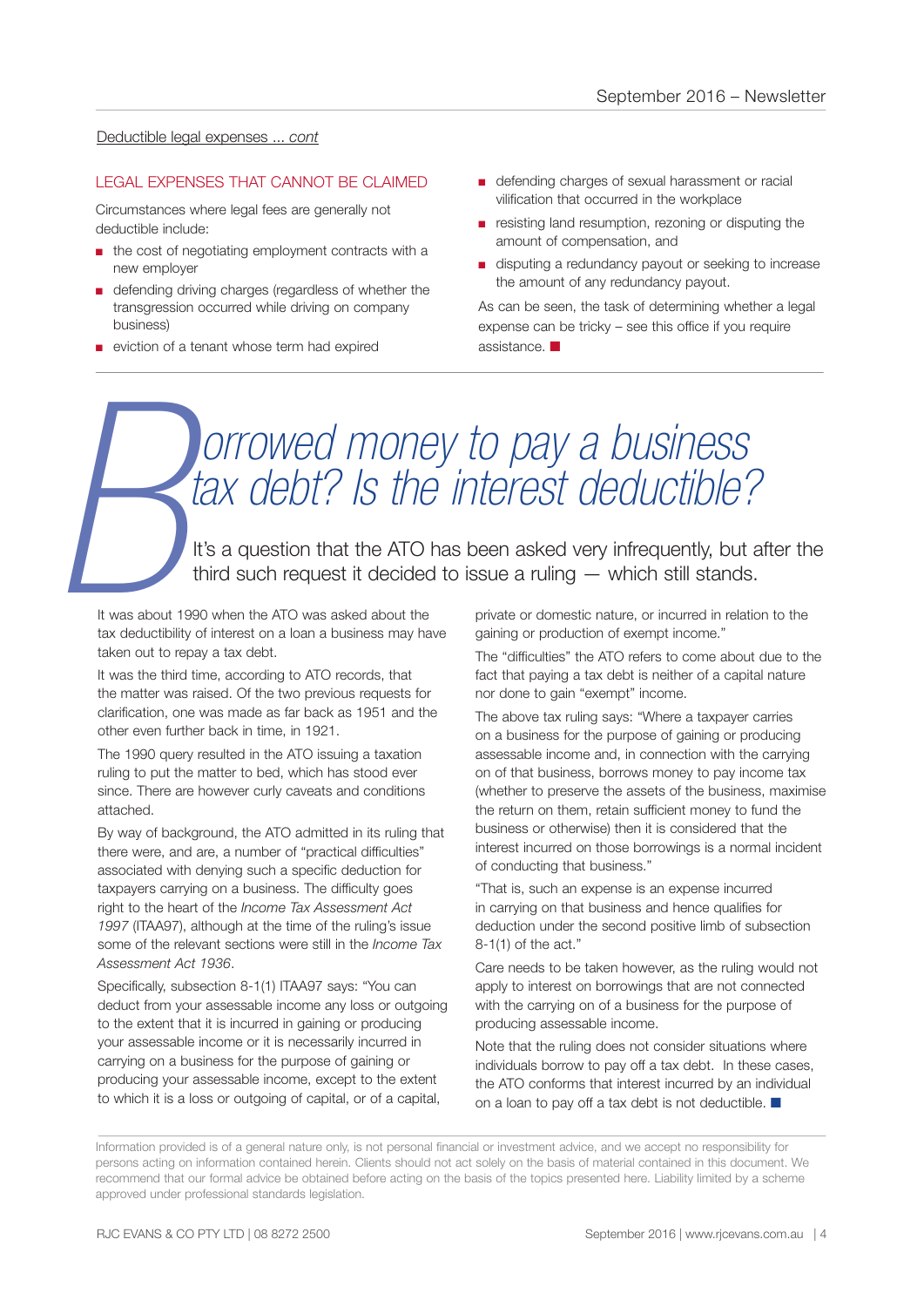# Setting up an SMSF: What you need to know

There are tempting tax incentives for<br>Australians to save for their retirement via the superannuation system, with an array of choice between superannuation funds that can manage your savings for you, but also the do-it-yourself option of a self-managed superannuation fund (SMSF).

Managing your own retirement savings however is a huge responsibility and one that should not be viewed lightly.

How you live and how comfortable your life will be when you're no longer earning an income will depend largely on your efforts of saving and the investment performance and management of your super fund. And while the hands-on aspect of setting yourself up with your own SMSF is a great way to take control of your retirement savings, this is not something that can be recommended for everyone.

There are strict rules and tangible risks to setting up an SMSF, but at the same time you can choose how to invest your fund's money as well as having greater flexibility over your investment choices.

With an SMSF, you are responsible you are the trustee of your own fund, you need to comply with the superannuation laws and regulations, and you wear the consequences of all your investment and compliance decisions.

The ATO asks all prospective SMSF trustees to consider the following aspects before deciding whether they should manage their own super.

# CONSIDER YOUR OPTIONS AND SEEK PROFESSIONAL ADVICE

Two thirds of Australia's pre-retiree population park their superannuation savings and direct their compulsory superannuation guarantee contributions (and any extra contributions) into a

large fund. These funds are pooled with the super of other members and professionally managed by the trustees of the fund.

If you set up an SMSF, you're very much in charge – you make the investment decisions for the fund and you are responsible for complying with the law. And one thing that larger APRA-regulated funds may have over SMSFs is a compensation scheme for fraud.

Deciding whether to take the SMSF route depends on your personal situation, and this is certainly one instance where professional advice and the pursuit of adequate due diligence is time and money well spent before deciding.

If you do decide to set up an SMSF, make sure it's for the right reason – saving for your retirement. Don't set up an SMSF to try and get early access to your super, or to buy a holiday house or sports car. The ATO's compliance (and penalty) regime has improved greatly since these sorts of stories were heard over the barbecue. These sorts of "investments" do not comply with superannuation law, and the ATO will come down hard on SMSFs toying with these activities.

# MAKE SURE YOU HAVE ENOUGH ASSETS, TIME AND SKILLS

You will need enough assets, time and skills to:

- **•** make investment decisions and formulate an investment strategy that you review regularly, and
- meet all your legal obligations as a trustee.

As an SMSF trustee, your main responsibility is to ensure you have invested your superannuation fund's money appropriately.

You will need to ask yourself if you are a confident and knowledgeable investor,

# $\bigcirc$

Don't set up an SMSF to try and get early access to your super, or to buy a holiday house or sports car. The ATO's compliance (and penalty) regime has improved greatly since these sorts of stories were heard over the barbecue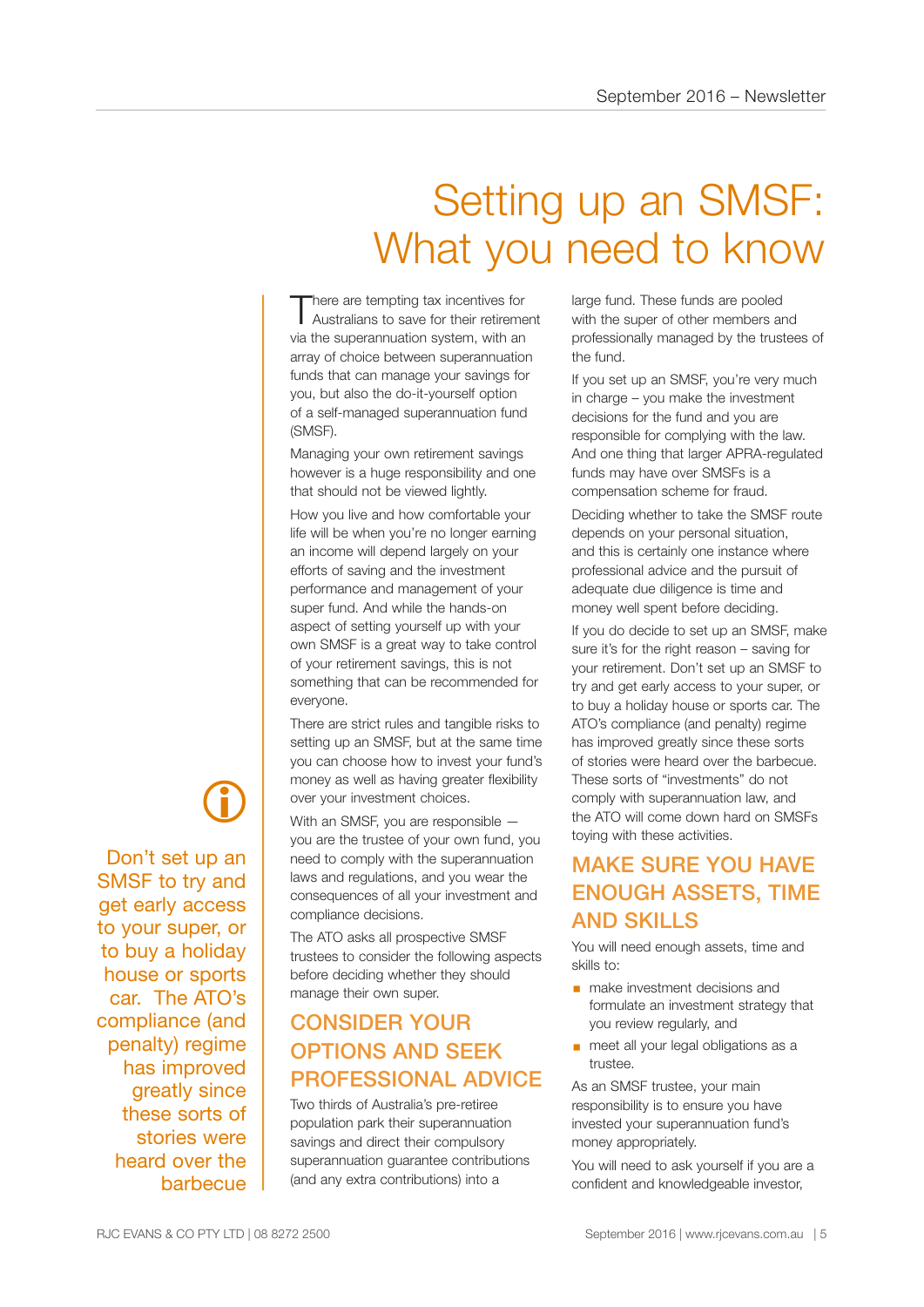#### Setting up an SMSF ... *cont*

# What skills will be needed?  $\bigcirc$

You will need enough assets, time and skills to make investment decisions and formulate an investment strategy (and review it regularly) and be able to meet all your legal obligations as a trustee.

and will the SMSF do as well as, or hopefully better than, other super funds after you've paid all costs? If you're not confident you can get a better result, there is always the option of a retail or industry super fund.

The cost of establishing and running an SMSF is contingent on the number of members in your fund (the law here rules that there can be no more than four members) and the complexity of the arrangements, the extent to which you make use of professional service firms (and remember, an annual independent audit is compulsory), and how much of your own time you will have to spend running your fund.

All SMSFs are also subject to an annual "supervisory levy" that is to be paid to the ATO, which is currently \$259 for the 2016-17 financial year (or \$518 for newly registered funds).

Time is another construct that is rarely talked about when considering SMSFs. It may take weeks or even months to set up an SMSF, depending on the institutions you are rolling over your incumbent super savings from.

Some of the steps involved in completing the setup of a new fund include applying for the fund's Australian Business Number (ABN) and tax file number (TFN), setting up a bank account for your fund, deciding on (and documenting) an investment strategy and keeping on top of all administration tasks.

The amount of time required to manage an SMSF differs from person to person. For instance, some trustees enjoy buying and selling shares, which requires frequent monitoring of the sharemarket.

Other trustees prefer to invest in assets that do not require such close attention, like investment properties. And remember, this office can always help you with the administrative tasks like record keeping and tax.

Don't forget – you will also be required to stay up-to-date with the relevant superannuation and tax laws, as well as other issues that will affect your fund, such as changes in interest rates and investment market conditions.

# UNDERSTAND THE RISKS AND LAWS

You will also need to think carefully about your investment options and how you plan to manage the associated risks.

 These include the objectives of the fund and considerations of the following:

- **■** investment risk
- **•** the age of members, and
- the impact of loss in the fund.

Avoid risking all your retirement savings in one or a few investments. By spreading your investments – in other words, diversifying — you can help control the total risk of your investment portfolio.

But spreading risk means investing not just in different stocks but also across different asset classes. Depending on the investment strategy in place, options might include cash accounts, term deposits, managed funds, listed Australian and international shares, listed property and direct property. That way, if one or more investments perform poorly, others may help cover those losses. Of course, seek financial advice if you need to learn more about diversification.

Super funds, including SMSFs, receive significant tax concessions as an incentive for members to save for their retirement. However, you need to follow the tax and superannuation laws to receive these concessions. And failing to toe the line can also result in significant penalties. These can be severe, ranging from \$900 (for not providing certain information to the ATO) to \$10,800 (for not notifying the ATO of "significant adverse events").

# THE SOLE PURPOSE TEST AND OTHER **OBLIGATIONS**

One obligation that every SMSF must meet is to pass the "sole purpose test", which basically means the fund is legally required to be maintained for the sole purpose of providing benefits to members on retirement, or to their dependants upon the member's death. Compliance with this is fundamental; straying from it can lead to severe penalties. *(continued...)*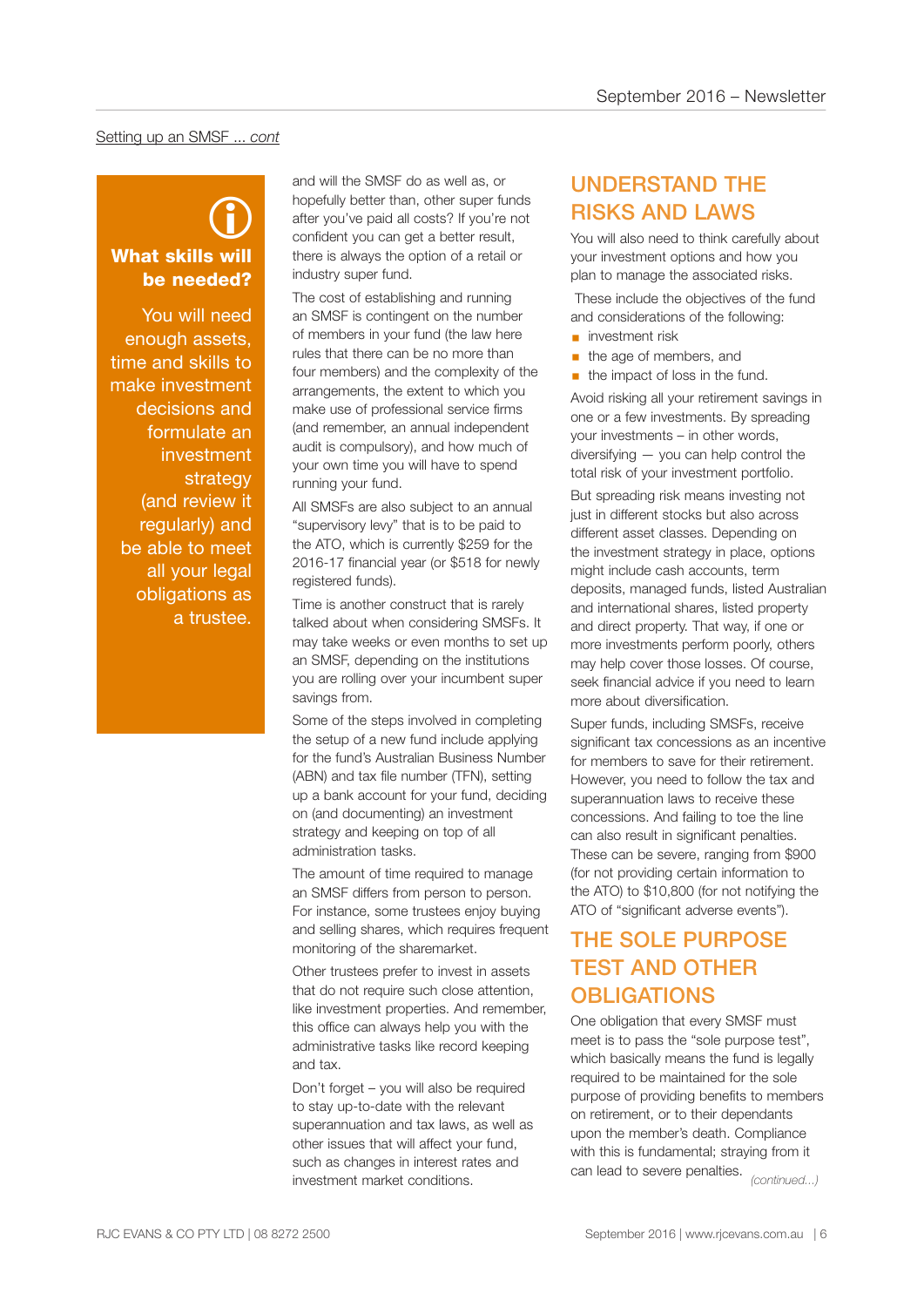Another essential role of an SMSF trustee is to keep proper and accurate tax and superannuation records. It is always a good idea to keep accurate records, including taking minutes from meetings, of all investment decisions, including why a particular investment was chosen and that all trustees agreed with the particular decision.

Additionally, you have a legal obligation to have your SMSF independently audited every year. The annual audit will require certain records to be made available, and you may also need to provide other records to the ATO to keep your fund compliant.

If you set up or join an SMSF, you will also need to consider having adequate insurance in case you pass away or are unable to work because of an illness or accident. As an SMSF trustee, you are required to consider insurance cover for fund members as part of the fund's investment strategy. However, it is not a requirement that such a policy be taken out. Life insurance can also be expensive compared to the large funds, which can buy group policies that enable them to offer insurance cover to members at a relatively low cost.

# TO 'SMSF' OR NOT TO 'SMSF'?

If you decide to set up an SMSF, you're legally responsible for all the decisions made, even if you get professional advice. Typically, an SMSF is suited for those who want greater control, but are also able to actively manage their investments while keeping up with the mandatory regulatory and compliance obligations.

Appropriate advice is highly advisable before taking the plunge. Being at the helm of an SMSF can be a very rewarding experience, and it offers innumerable benefits – from tax savings and greater estate planning certainty to more investment control and greater investment choices. Just be sure it is the option that is right for you.  $\Box$ 





# **When is refinancing loan interest deductible to a partnership?**

# About general law and tax law partnerships

A general law partnership is formed when two or more people (and up to, but no more than, 20 people) go into business together. Partnerships are generally set up so that all partners are equally responsible for the management of the business, but each also has liability for the debts that business may incur.

Tax law also provides for the notion of a "tax law partnership" – which occurs when individuals are in receipt of income jointly – such as an investment property.

See the next page for some facts about partnerships as a business structure.

# Typical financing scenario for general law partnerships

A typical scenario when launching a business based on a general law partnership structure sees each partner advance some capital to start up the enterprise. As the income years come and go, each partner takes a share of the profit and counts this as part of their personal assessable income for tax purposes.

However as the business becomes established, or better yet proves to be viable and becomes a successful operation, there is likely to come a time when its working capital — which had been financed from each partners' pocket can be refinanced through the partnership business borrowing funds. So would the interest costs be deductible to the partnership? *(continued...)*